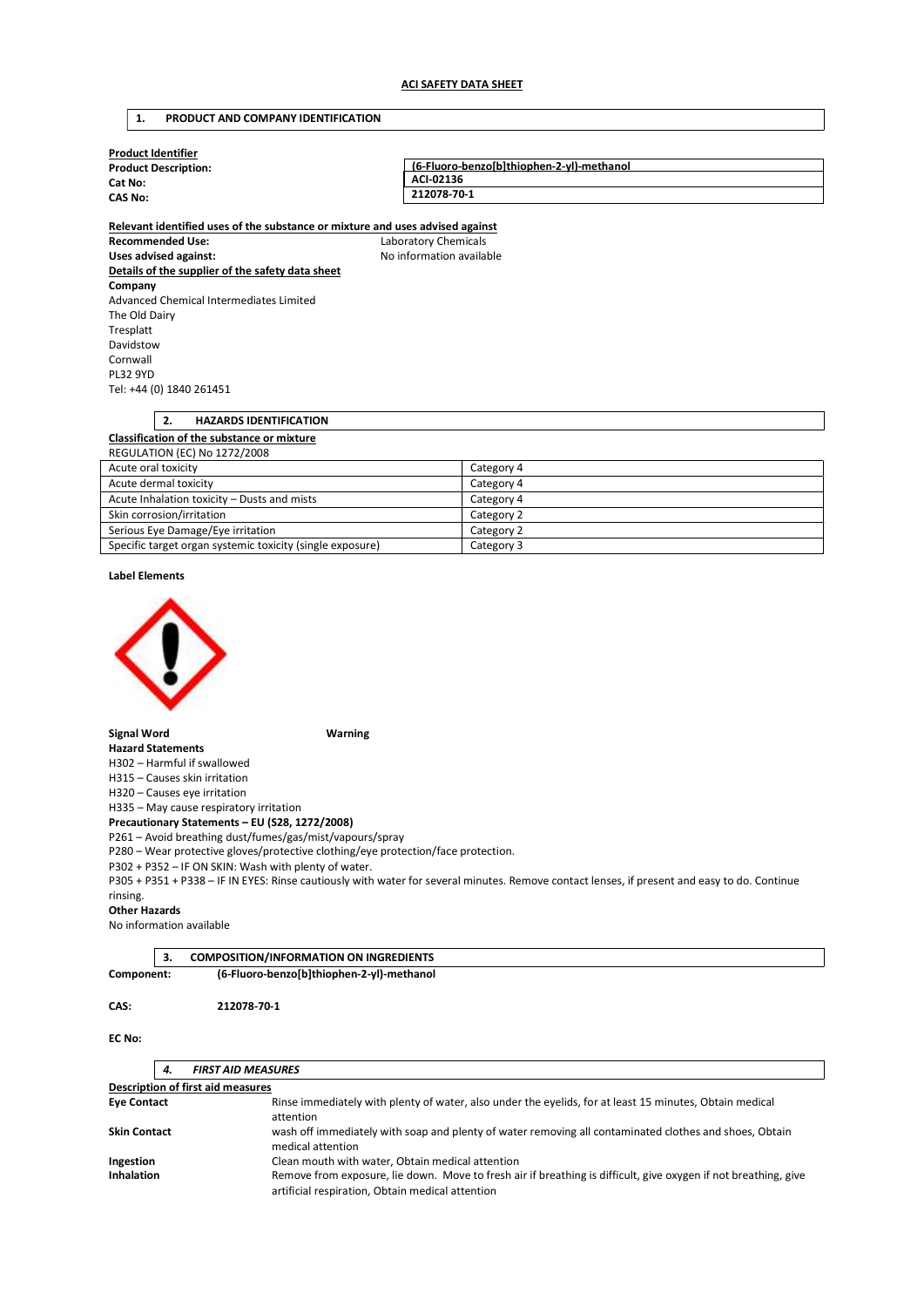# 5. FIRE-FIGHTING MEASURES

## Extinguishing media

Suitable Extinguishing Media Water spray Carbon dioxide (CO2) Dry chemical foam

Extinguishing media which must not be used for safety reasons

No information available

Special hazards arising from the substance or mixture

Thermal decomposition can lead to release of irritating gases and vapours

### Advice for fire-fighters

As in any fire, wear self-contained breathing apparatus pressure-demand, MSHA/NIOSH (approved or equivalent) and full protective gear.

| 6.                               | <b>ACCIDENTAL RELEASE MEASURES</b>                                            |                                                                                                                                             |  |
|----------------------------------|-------------------------------------------------------------------------------|---------------------------------------------------------------------------------------------------------------------------------------------|--|
|                                  | Personal precautions, protective equipment and emergency procedures           |                                                                                                                                             |  |
| Ensure adequate ventilation      |                                                                               |                                                                                                                                             |  |
| <b>Environmental precautions</b> |                                                                               |                                                                                                                                             |  |
|                                  | Prevent further leakage or spillage if safe to do so                          |                                                                                                                                             |  |
|                                  | Methods and material for containment and cleaning up                          |                                                                                                                                             |  |
|                                  |                                                                               | Sweep up or spillage and collect in suitable container for disposal. Use suitable absorbent if required. Do not let this chemical enter the |  |
| environment                      |                                                                               |                                                                                                                                             |  |
|                                  |                                                                               |                                                                                                                                             |  |
| 7.                               | <b>HANDLING AND STORAGE</b>                                                   |                                                                                                                                             |  |
|                                  | <b>Precautions for Safe Handling</b>                                          |                                                                                                                                             |  |
|                                  |                                                                               | Avoid contact with skin and eyes. Do not breath dust. Do not breath vapours or spray mist. Do not ingest                                    |  |
|                                  | <b>Conditions for Safe Storage, including and incompatibilities</b>           |                                                                                                                                             |  |
|                                  | Keep in a dry, cool and well-ventilated place. Keep container tightly closed. |                                                                                                                                             |  |
| 8.                               | <b>EXPOSURE CONTROLS/PERSONAL PROTECTION</b>                                  |                                                                                                                                             |  |
| <b>Control Parameters</b>        |                                                                               |                                                                                                                                             |  |
| <b>Exposure limits</b>           |                                                                               | Not applicable                                                                                                                              |  |
|                                  | Derived No Effect Level (DNEL)                                                | No information available                                                                                                                    |  |
|                                  | <b>Predicted No Effect Concentration</b>                                      | No information available                                                                                                                    |  |
| (PNEC)                           |                                                                               |                                                                                                                                             |  |
|                                  |                                                                               |                                                                                                                                             |  |
| <b>Exposure Controls</b>         |                                                                               |                                                                                                                                             |  |
| <b>Engineering Measures</b>      |                                                                               | Ensure adequate ventilation, especially in confined areas. Ensure that eyewash stations                                                     |  |
|                                  |                                                                               | and safety showers are close to workstation location.                                                                                       |  |
|                                  | <b>Personal Protective Equipment</b>                                          |                                                                                                                                             |  |
| 1.                               | Eye protection                                                                | Goggles                                                                                                                                     |  |
| 2.                               | <b>Hand protection</b>                                                        | Protective gloves                                                                                                                           |  |
| 3.                               | Skin and body protection                                                      | Wear appropriate protective gloves and clothing to prevent skin exposure                                                                    |  |
| 4.                               | <b>Respiratory protection</b>                                                 | Follow the OSHA respirator regulations found in 29 CFR 1910.134 OR European Standard                                                        |  |
|                                  |                                                                               | EN 149. Use a NIOSH/MSHA or European Standard EN 149 approved respirator                                                                    |  |
|                                  |                                                                               | if exposure limits are exceeded or if irritation or other symptoms are experienced.                                                         |  |
| <b>Hygiene Measures</b>          |                                                                               | Handle in accordance with good industrial hygiene practice                                                                                  |  |
|                                  | <b>Environmental Exposure Controls</b>                                        | No information available                                                                                                                    |  |
|                                  |                                                                               |                                                                                                                                             |  |

# 9. PHYSICAL AND CHEMICAL PROPERTIES

| <b>Physical State</b>      | Solid       |
|----------------------------|-------------|
| Appearance                 | Beige solid |
| <b>Boiling Point/Range</b> |             |
| <b>Melting Point/Range</b> |             |
| <b>Flash Point</b>         |             |
|                            |             |
| <b>Molecular Formula</b>   | C9H7FOS     |
| <b>Molecular Weight</b>    | 182.22      |
|                            |             |

# 10. STABILITY AND REACTIVITY

**Reactivity** Chemical Stability Stable under normal conditions Possibility of Hazardous Reactions Hazardous Polymerization and the No information available<br>Hazardous Reactions available No information available No information available Conditions to Avoid Incompatible products. Heat. Incompatible Materials Acids, bases, strong oxidizing agents, strong reducing agents, Hazardous Decomposition Products In combustion emits toxic fumes.